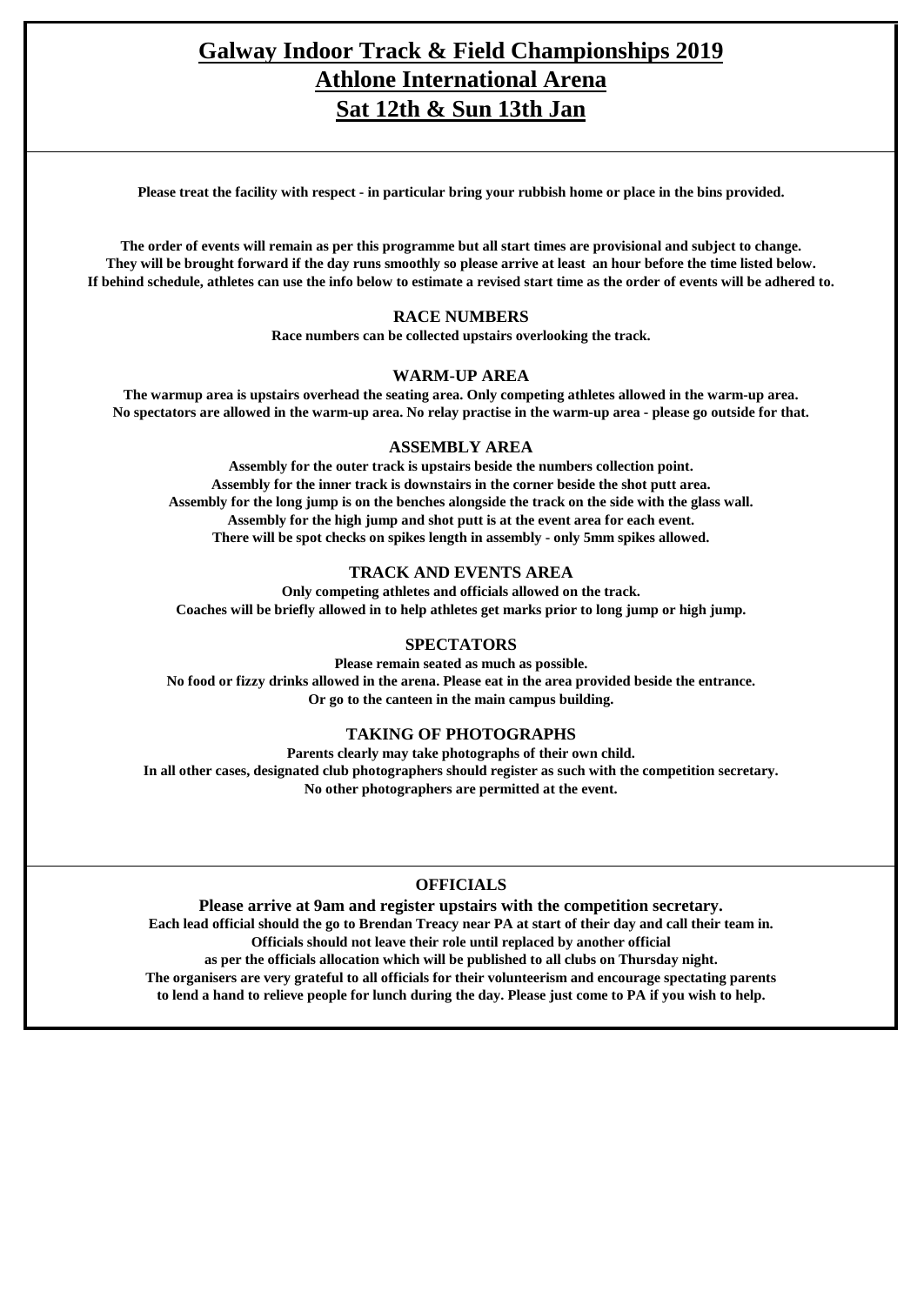# **TIMETABLE**

**Galway Indoor Track & Field Championships 2019 Athlone International Arena Day 1 U8-U12 Saturday 12th Jan @ 10.00am**

*Please note that all times are provisional and events may run up to 45 minutes ahead of schedule*

| Time  | <b>Inner Track</b>              | <b>Entries</b> | <b>Heats</b>   | Time  | <b>Outer Track</b>          | <b>Entries</b> | <b>Heats</b>   | <u>Time</u>  | Field                           | <b>Entries</b> |
|-------|---------------------------------|----------------|----------------|-------|-----------------------------|----------------|----------------|--------------|---------------------------------|----------------|
| 10:00 | U12 Girls Hurdles (2'3", green) | 35             | 5              | 10:30 | U10 Girls $4x200m$          | 14             | 3              | 10:00        | U9 Girls Long Jump              | 19             |
|       | U12 Boys Hurdles (2'3", green)  | 18             | 3              |       | U10 Boys 4x200m             | 14             | 3              | 10:50        | U11 Girls Long Jump             | 46             |
|       | <b>Clear away hurdles</b>       |                |                | 11:05 | U12 Girls 4x200m            | 15             | 3              | 13:00        | U12 Girls Long Jump             | 39             |
| 10:50 | U8 Girls 60m                    | 14             | $\mathfrak{2}$ |       | U12 Boys 4x200m             | 15             | 3              | 14:45        | U10 Girls Long Jump             | 35             |
|       | U8 Boys 60m                     | 20             | 3              | 11:40 | U11 Girls 4x200m            | 16             | 3              | 16:20        | <b>Girls Long Jump Finished</b> |                |
| 11:15 | U9 Girls 60m                    | 36             | 5              |       | U11 Boys 4x200m             | 12             | $\overline{2}$ |              |                                 |                |
|       | U9 Boys 60m                     | 32             | $\overline{4}$ | 12:15 | U9 Girls 200m               | 24             | 3              | <b>10:00</b> | U9 Boys Long Jump               | 17             |
| 11:50 | U10 Girls 60m                   | 53             | 7              |       | U9 Boys 200m                | 23             | 3              | 10:45        | U11 Boys Long Jump              | 36             |
|       | U10 Boys 60m                    | 57             | 8              |       | 60 minute break             |                |                | 12:25        | U12 Boys Long Jump              | 48             |
|       | 45 minute break                 |                |                | 14:00 | U10 Girls 400m              | 37             | 4              | 14:40        | U10 Boys Long Jump              | 32             |
| 13:30 | U11 Girls 60m                   | 65             | 9              |       | U10 Boys 400m               | 44             | $\overline{4}$ | 16:10        | <b>Boys Long Jump Finished</b>  |                |
|       | U11 Boys 60m                    | 47             | 6              | 14:40 | U11 Girls 600m              | 42             | 4              |              |                                 |                |
| 14:30 | U12 Girls 60m                   | 51             |                |       | U11 Boys 600m               | 36             | 3              | 12:00        | U12 Boys Shot Putt (2kg)        | 13             |
|       | U12 Boys 60m                    | 58             | 8              | 15:15 | U12 Girls 600m              | 43             | 4              | 12:35        | U12 Girls Shot Putt (2kg)       | 19             |
|       |                                 |                |                |       | U12 Boys 600m               | 46             | $\overline{4}$ |              |                                 |                |
|       |                                 |                |                |       |                             |                |                | 12:00        | U12 Girls High Jump             | 20             |
| 15:40 | <b>Inner Track Finished</b>     |                |                | 16:00 | <b>Outer Track Finished</b> |                |                | 13:40        | U12 Boys High Jump              | 13             |
|       |                                 |                |                |       |                             |                |                |              |                                 |                |